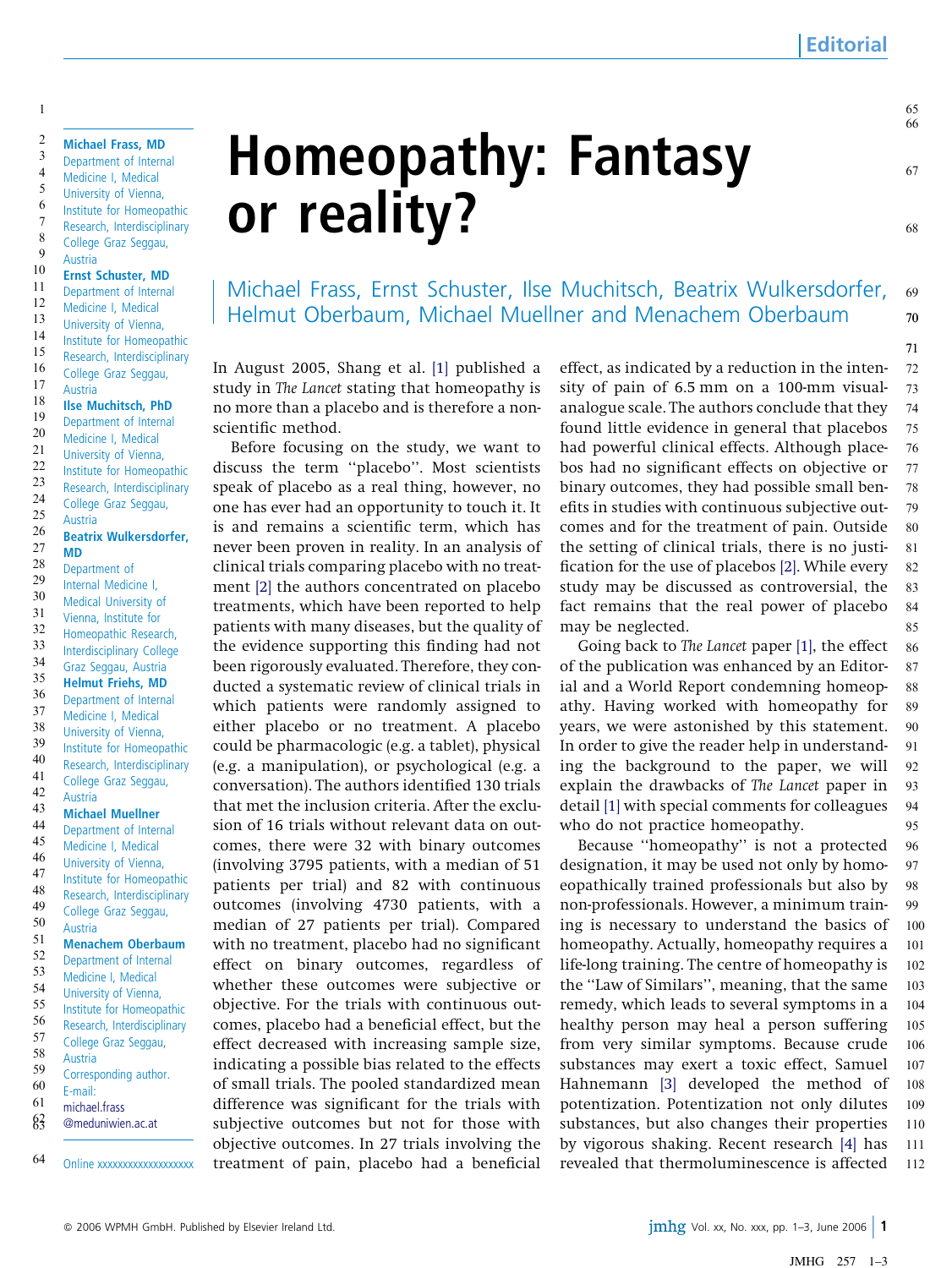by preparations even exceeding Avogadro's 113 114 number.

> The title ''Are the clinical effects of homoeopathy placebo effects? Comparative study of placebo-controlled trials of homoeopathy and allopathy'' is misleading because the authors do not present a ''comparative study'', however it describes the two methods separately. Therefore, the title does not reflect the methods of the paper.

> In the abstract the author's state that homeopathy works: when viewing the 110 studies of conventional medicine and the 110 studies of homeopathy, statistics evaluate a benefit of both methods as investigated in two separate investigations. A less pronounced heterogeneity for homeopathy trials as well as a higher quality of the investigated studies were found in the homeopathy group (19 vs. 8 %).

> If one searches Medline, the number of randomized clinical trials (RCTs) is about 165 in homeopathy against more than 200,000 in conventional medicine. With these numbers in mind, the less pronounced heterogeneity for homeopathy trials as well as a higher quality of the investigated studies in the homeopathy group (19 vs. 8 %) is even more surprising.

> Often the question arises as to why the number of homeopathic RCTs is not higher. The reason is that there are a number of differences between homeopathy and conventional medicine. Homeopathy is based on quality, which is impossible to measure when compared with quantity in conventional medicine. Furthermore, prescriptions in homeopathy are done on an individual basis, meaning that different potentized remedies may be used to treat patients suffering from a disease named with the same ''conventional'' diagnosis.

> Problems may arise with large studies, which usually do not allow an individual prescription rather than routine administration. A logistic problem arises from the fact that there are no official resources for sound homeopathic research. As most homeopaths are working outside of research oriented institutions, knowledge of scientific research is limited.

> A major limitation of the Shang paper is the missing declaration of the purpose of the study, which is neither mentioned in the Abstract nor the Introduction. Also, diminishing the number of papers from 110 to 8 in homeopathy and

from 110 to 6 in conventional medicine requires explanation: this deduction has been performed after the finding that both methods show positive results. Discharging ''larger trials of higher quality'' includes a bias, which should be avoided in academic research. As stated above, the study was not designed to directly compare homeopathy and conventional medicine, however, each method was evaluated individually. Using basic statistics, the random selection of the 14 studies is strongly suggested to be a post-festum hypothesis, not planned originally. 115 116 117 118 119 120 121 122 123 124 125 126

Even the findings with the 8 studies do not support the hypothesis that the results prove the uselessness of homeopathy. A major draw back may be feared because after expelling so many studies the original design of matching studies between the two methods is heavily violated. Comparing three studies using oscilococcinum and three using complex remedies with 6 conventional studies reveals the authors missing understanding of the basic principles of homeopathy. It is surprising that there are no references regarding the 14 studies. This would be a basic request for a paper of this level. 127 128 129 130 131 132 133 134 135 136 137 138 139 140

A further weakness of the study is that while funnel plots are believed to detect publication bias as well as heterogeneity and so enable detection of fundamental differences between studies, new insights suggest that both of these common beliefs may be seriously flawed [\[5,6\]](#page-2-0). 141 142 143 144 145 146

For the reader, it would have been interesting to know at which level homeopathy would have become statistically significant. In addition, referring to such an important matter, the academic community tends to work on an 1% level of statistical significance to determine effectiveness. 147 148 149 150 151 152 153

Even more surprising, the authors state that using another sample of 8 trials would have led to a positive result (e.g. the 8 trials in ''acute infections of the upper respiratory tract'' mentioned in the Discussion). The authors do not hide their prejudice against homeopathy. The concerned reader is able to make his own decision on such scientific behavior. 154 155 156 157 158 159 160 161

In conclusion, we believe that the paper of Shang is a valuable example of an unfinished paper. We do appreciate the extensive work which was done for collecting the data. We want to refer the reader to serious scientific work published recently [\[7–9\].](#page-2-0) 162 163 164 165 166 167